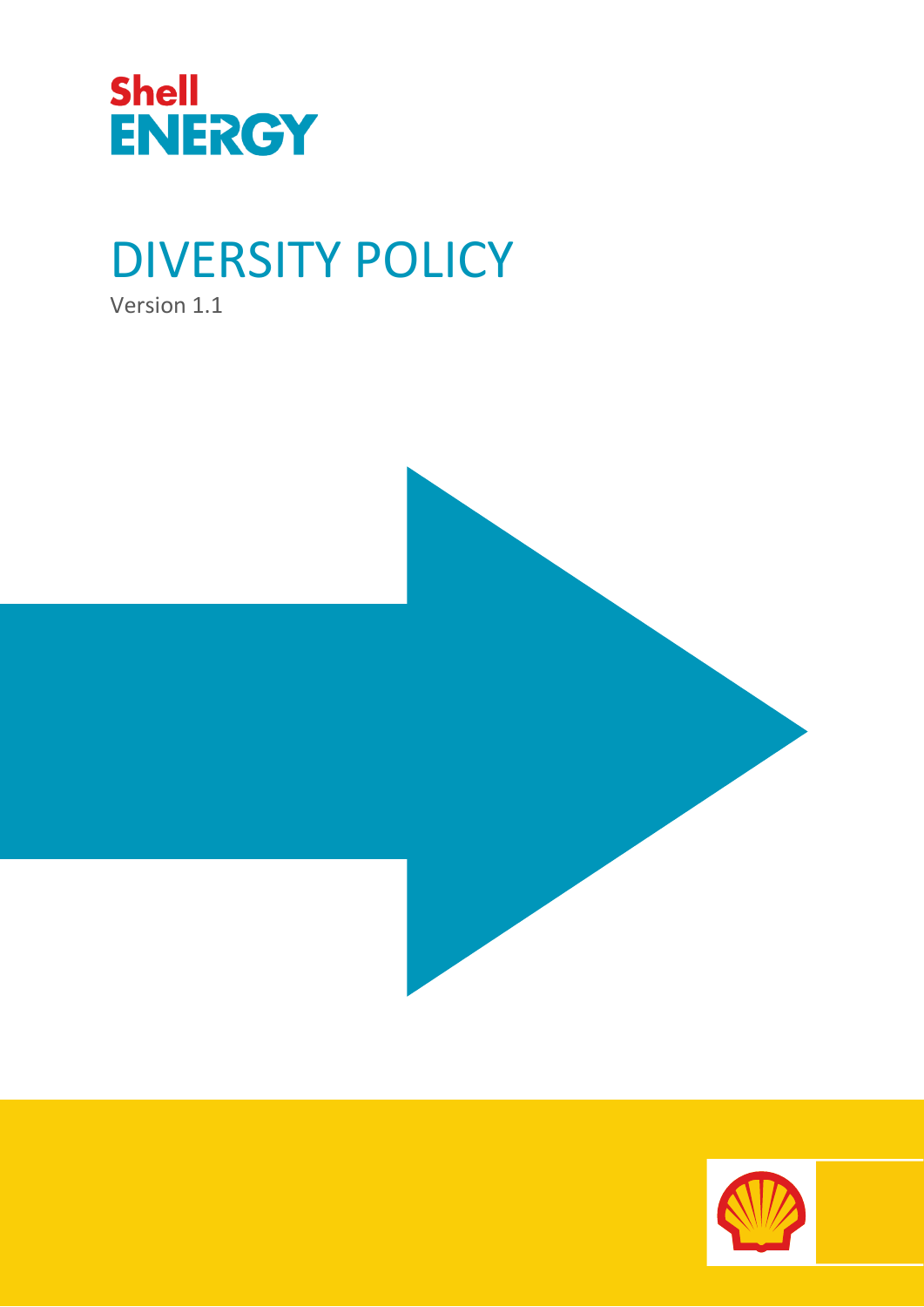# Contents

| 1 <sup>1</sup> | $\label{eq:1} \mbox{Introduction} \,\, \ldots \,\, \ldots \,\, \ldots \,\, \ldots \,\, \ldots \,\, \ldots \,\, \ldots \,\, \ldots \,\, \ldots \,\, \ldots \,\, \ldots \,\, \ldots \,\, \ldots \,\, \ldots \,\, \ldots \,\, \ldots \,\, \ldots \,\, \ldots \,\, \ldots \,\, \ldots \,\, \ldots \,\, \ldots \,\, \ldots \,\, \ldots \,\, \ldots \,\, \ldots \,\, \ldots \,\, \ldots \,\, \ldots \,\, \ldots \,\, \ldots \,\, \ldots \,\, \ldots \,\, \ldots \,\,$ |  |  |
|----------------|-----------------------------------------------------------------------------------------------------------------------------------------------------------------------------------------------------------------------------------------------------------------------------------------------------------------------------------------------------------------------------------------------------------------------------------------------------------------|--|--|
| 1.1            |                                                                                                                                                                                                                                                                                                                                                                                                                                                                 |  |  |
| 1.2            |                                                                                                                                                                                                                                                                                                                                                                                                                                                                 |  |  |
| 2.             |                                                                                                                                                                                                                                                                                                                                                                                                                                                                 |  |  |
| 2.1            |                                                                                                                                                                                                                                                                                                                                                                                                                                                                 |  |  |
| 2.2            |                                                                                                                                                                                                                                                                                                                                                                                                                                                                 |  |  |
| 2.3            |                                                                                                                                                                                                                                                                                                                                                                                                                                                                 |  |  |
| 2.4            |                                                                                                                                                                                                                                                                                                                                                                                                                                                                 |  |  |
|                |                                                                                                                                                                                                                                                                                                                                                                                                                                                                 |  |  |
|                |                                                                                                                                                                                                                                                                                                                                                                                                                                                                 |  |  |
|                |                                                                                                                                                                                                                                                                                                                                                                                                                                                                 |  |  |
| $\mathbf{4}$ . |                                                                                                                                                                                                                                                                                                                                                                                                                                                                 |  |  |
| 4.1            |                                                                                                                                                                                                                                                                                                                                                                                                                                                                 |  |  |
| 5.             |                                                                                                                                                                                                                                                                                                                                                                                                                                                                 |  |  |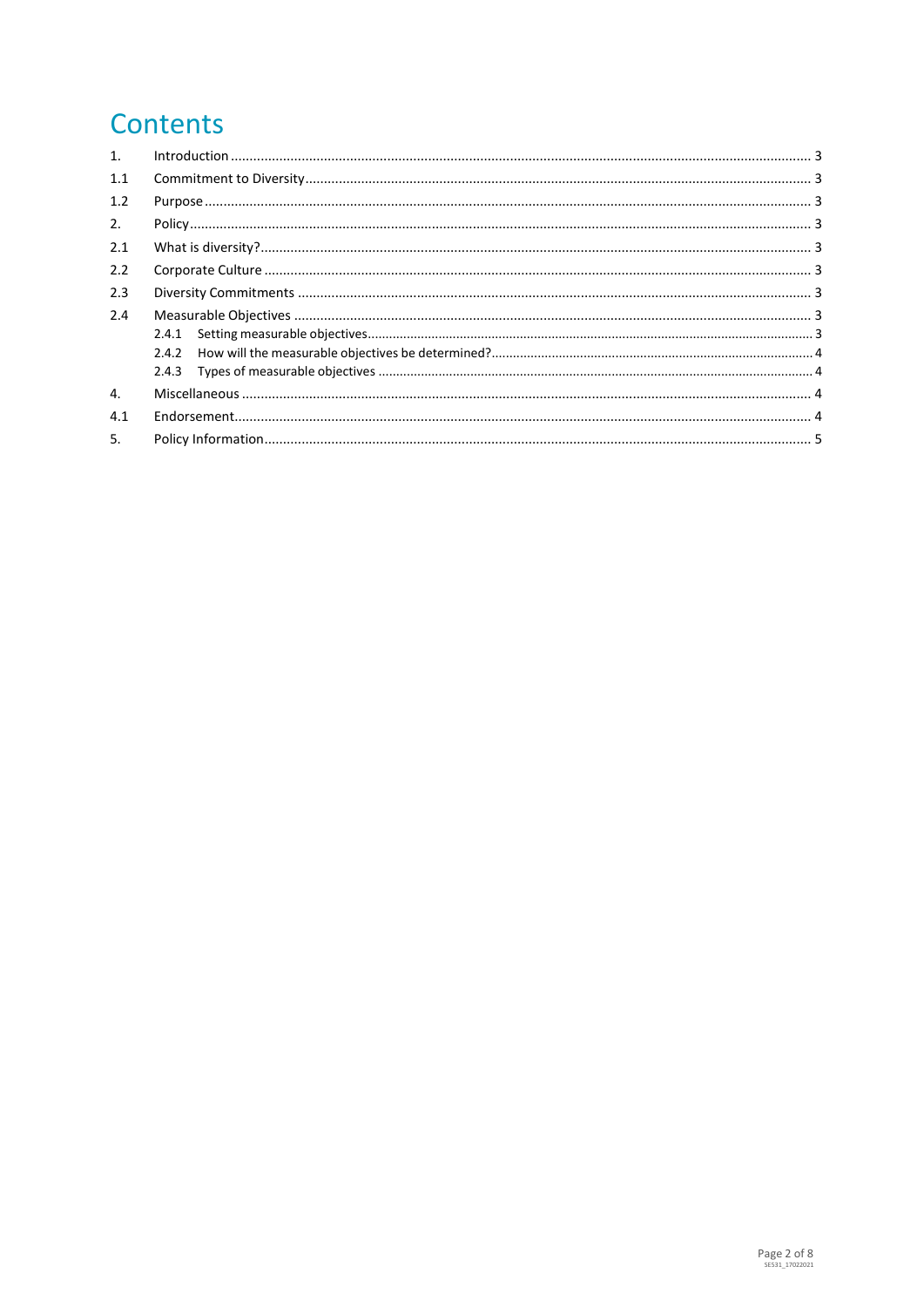# <span id="page-2-0"></span>1. Introduction

## <span id="page-2-1"></span>1.1 Commitment to Diversity

Shell Energy is committed to promoting a culture of diversity and inclusion and one where equal opportunity is offered across the employee lifecycle from the attraction and recruitment of new employees to the career development and advancement opportunities offered to our workforce.

In embracing diversity and inclusion, Shell Energy strives to create a culture free of discrimination where employees feel a sense of belonging amongst their peers, are comfortable speaking up and where their individual contribution is valued.

#### <span id="page-2-2"></span>1.2 Purpose

The purpose of this policy is to define diversity and outline Shell Energy's commitment to fostering a corporate culture that embraces diversity.

## <span id="page-2-3"></span>2. Policy

#### <span id="page-2-4"></span>2.1 What is diversity?

Diversity includes, but is not limited to, gender, age, ethnicity, sexual orientation and cultural background.

## <span id="page-2-5"></span>2.2 Corporate Culture

Shell Energy aims to actively promote a corporate culture that supports diversity in the workplace, from the composition of its senior management team and across the entire Shell Energy workforce.

A corporate culture that embraces diversity facilitates opportunities for the employment of women, minority groups, abilities and people from diverse cultural backgrounds. It also creates an environment that encourages behaviours and development initiatives that support growth, increases workforce participation where employees feel a sense of belonging and being valued.

Shell Energy recognises the many benefits associated with a diverse workforce, beyond increased organisational performance, extending to creating a highly motivated and innovative environment where strong talent is retained.

By embracing diversity, Shell Energy aims to promote an environment that is conducive to the contribution and flourishing of a highly skilled and engaged workforce that challenge the status quote and contributes to maximising the achievement of Shell Energy's corporate objectives.

## <span id="page-2-6"></span>2.3 Diversity Commitments

In order to foster a corporate environment where diversity targets are achievable and maintainable, Shell Energy will:

- a. review and determine, as frequently as required, a diversity profile that meets the particular needs of the Shell Energy Group, including identifying the skill and experience set necessary to effectively oversee its business and achieve its corporate goals;
- b. seek to ensure that the diversity profile is a factor that is taken into account in the selection and appointment of qualified employees and senior management and will consider options in order to expand the pool of qualified candidates to select from, including where appropriate through the use of a professional intermediary to independently assess skills to facilitate appointments in accordance with the diversity profile.

## <span id="page-2-7"></span>2.4 Measurable Objectives

#### <span id="page-2-8"></span>2.4.1 Setting measurable objectives

Senior Management, will set measurable objectives for achieving diversity, in particular gender diversity, in accordance with this policy and the diversity profile and will review the effectiveness and relevance of these measurable objectives on an annual basis.

The measurable objectives should identify ways and, where applicable, specify benchmarks against which the achievement of diversity is measured.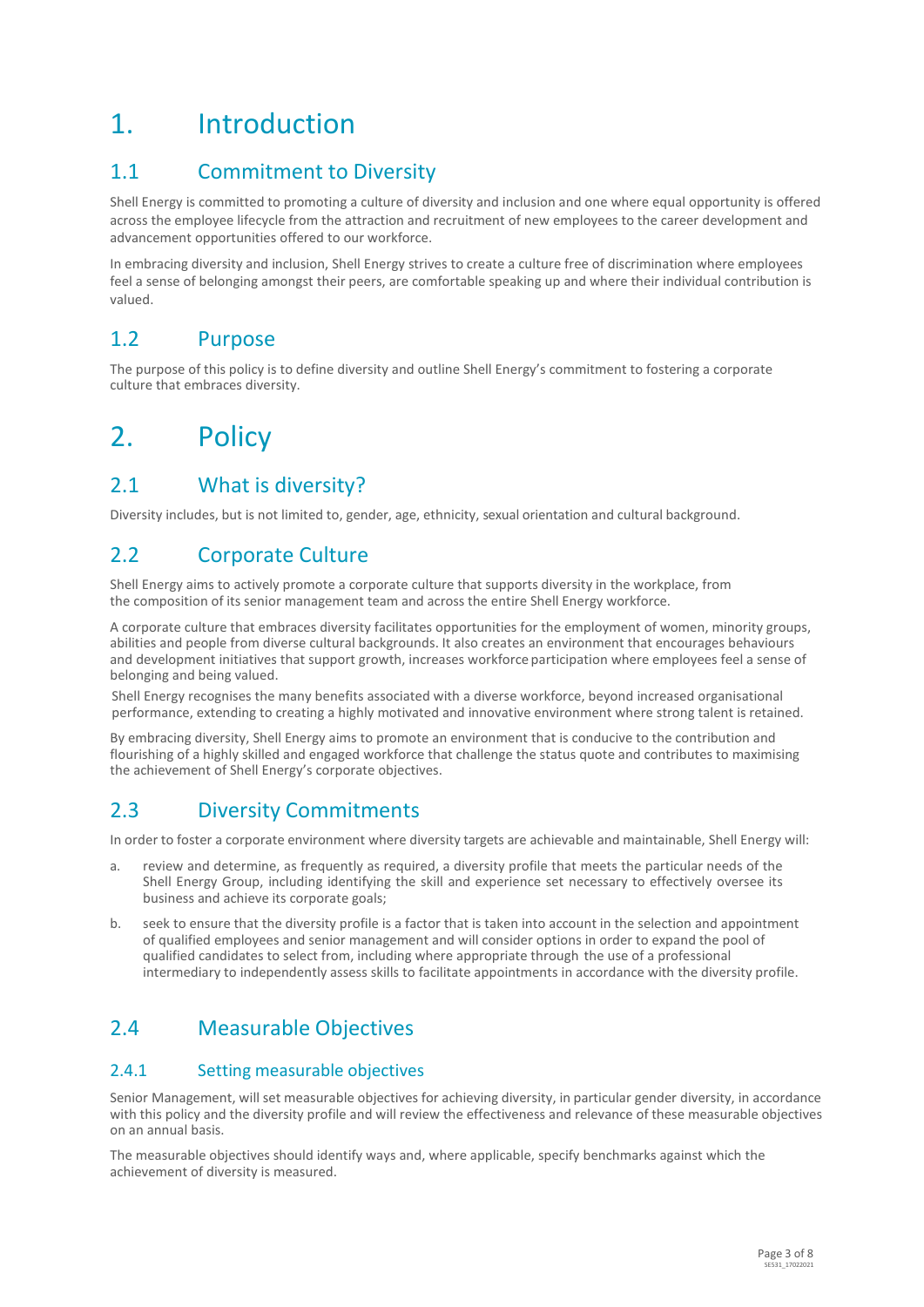#### <span id="page-3-0"></span>2.4.2 How will the measurable objectives be determined?

In order to set meaningful objectives, Shell Energy will assess its current diversity levels and identify where gaps exist organisationally and at a divisional and/or team level. Measurable objectives will then be developed which are tailored towards improving diversity in areas where most work is needed.

#### <span id="page-3-1"></span>2.4.3 Types of measurable objectives

Shell Energy acknowledges that there are several different types of measurable objectives which may be implemented to assist in meeting its diversity goals, including:

- 1. procedural and structural objectives for example, implementing internal review and reporting procedures or ensuring that candidates are interviewed by a diverse selection/interview panel;
- 2. diversity targets setting targets for the number of women throughout the Shell Energy Group or to increase the proportion of women within management positions and implementing timeframes for this to occurby; and
- 3. initiatives and programs developing targeted initiatives to progress the achievement of objectives. E.g practices and activities that promote and celebrate inclusiveness, pro-active review of gender pay gap in order to determine priority target areas.

## <span id="page-3-2"></span>4. Miscellaneous

#### <span id="page-3-3"></span>4.1 Endorsement

Shell Energy is committed to this policy and its implementation and to ensuring that diversity is achieved throughout the Shell Energy Group.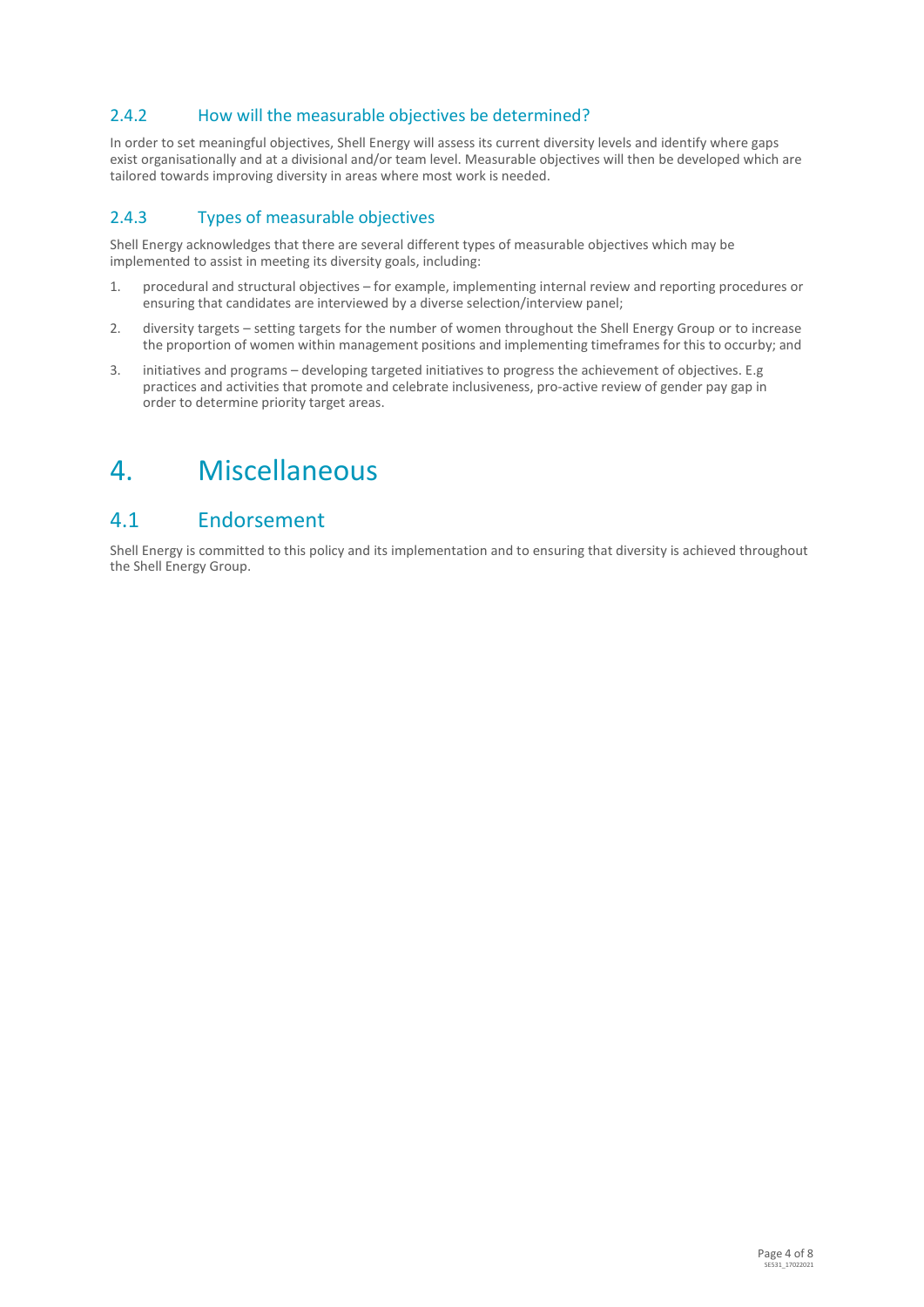# <span id="page-4-0"></span>5. Policy Information

| <b>Document Number:</b>      | SE531_17022021                    |
|------------------------------|-----------------------------------|
| <b>Policy Status:</b>        | Active                            |
| <b>Policy Released</b>       | V1 - 23 February 2011             |
| <b>Last Review Date</b>      | $V1.1 - 8$ November 2021          |
| <b>Approval Body</b>         | Office of the CEO                 |
| <b>Endorsement Body</b>      | <b>EGM Corporate Services</b>     |
| <b>Related Policies</b>      | <b>Anti-Discrimination Policy</b> |
|                              | <b>Recruitment Policy</b>         |
| <b>Policy Maintained by:</b> | Human Resources                   |
|                              | hr@shellenergy.com.au             |